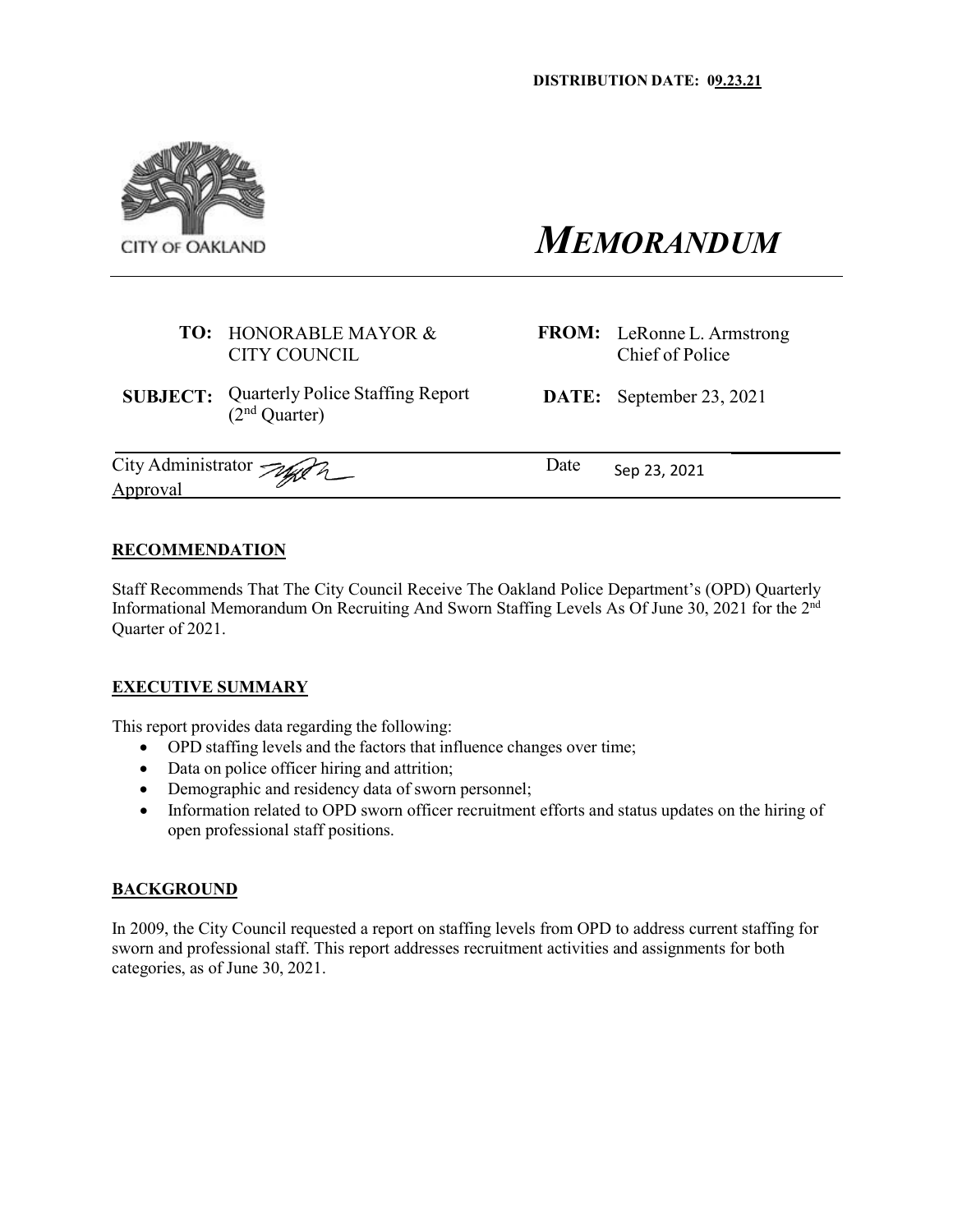# **ANALYSIS AND POLICY ALTERNATIVES**

#### *Overview*

Over a five-year timespan, OPD sworn staffing levels have fluctuated between 744 filled positions on January 1, 2017 to 723 filled positions as of January 1, 2021. *Table 1* below provides the sworn staffing data numerically on January 1<sup>st</sup> of each year, and **Figure 1** below, does so visually.

*Table 1: Actual Staffing Levels on January 1 of Each Year: 2017 – 2021*

|                                                       | 2017 | 2018 | 2019 | 2020 | 2021 |
|-------------------------------------------------------|------|------|------|------|------|
| Sworn Staffing Levels as of<br>January 1 of each year | 744  | 747  | 749  | 730  | 723  |

*Figure 1: Sworn Staffing on January 1, 2017 through January 1, 2021*



Tables 2a, 2B, and 2c below show the average OPD Communications (911) dispatch response time to calls for service. The data shows the average monthly response time for the months of quarter one and quarter two (January – June) for the last five years. The data is divided into separate tables for priority 1, priority 2, and priority 3 type calls.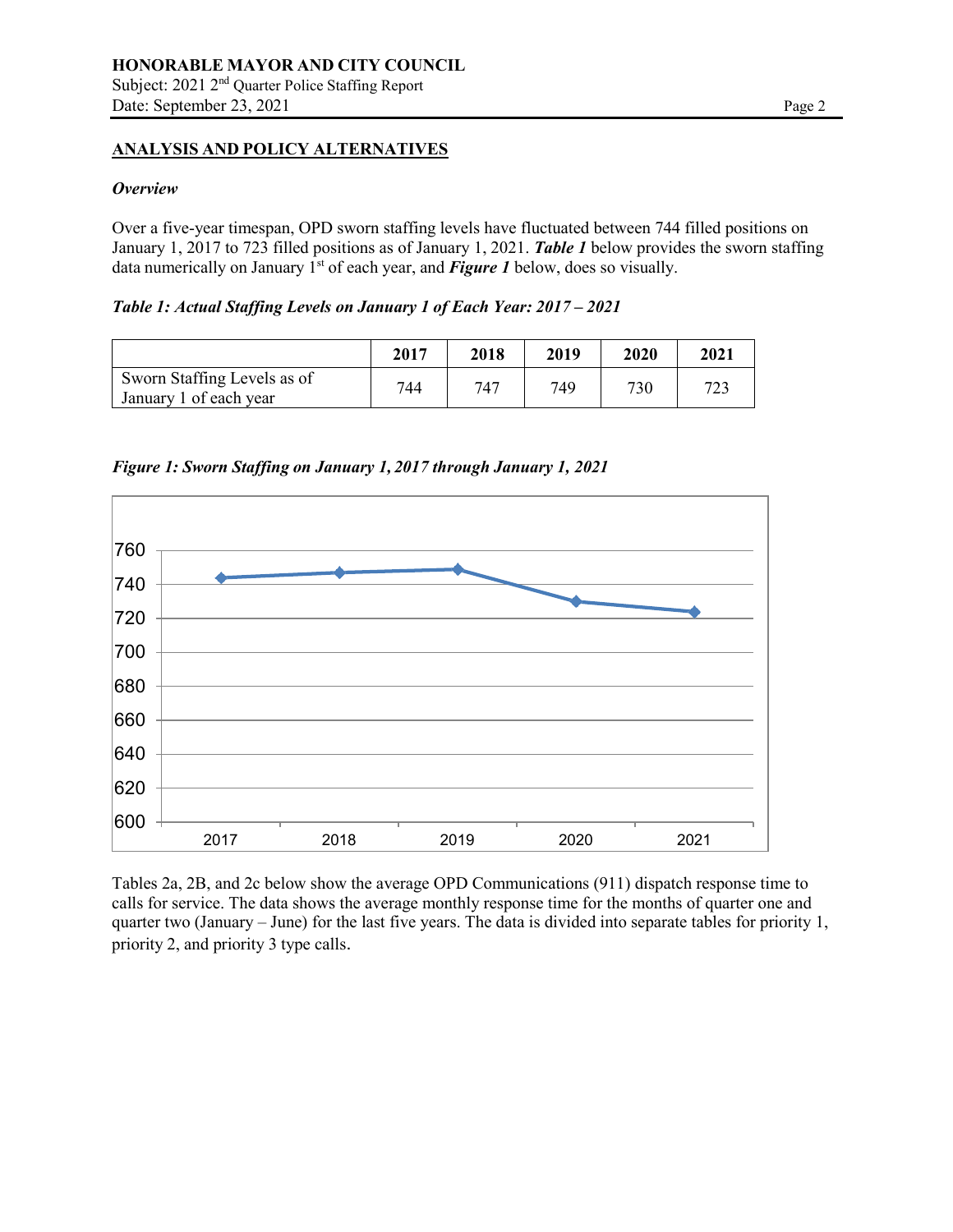| <b>Priority 1 Calls</b> |       |       |       |       |       |  |  |  |  |
|-------------------------|-------|-------|-------|-------|-------|--|--|--|--|
|                         | 2017  | 2018  | 2019  | 2020  | 2021  |  |  |  |  |
| Jan                     | 22.63 | 7.97  | 13.59 | 11.07 | 16.24 |  |  |  |  |
| Feb                     | 12.16 | 24.79 | 10.45 | 12.9  | 18.87 |  |  |  |  |
| Mar                     | 12.59 | 10.13 | 10.8  | 11.44 | 17.25 |  |  |  |  |
| Apr                     | 10.57 | 9.43  | 10.71 | 11.07 | 18.11 |  |  |  |  |
| <b>May</b>              | 9.01  | 11.04 | 11.81 | 12.9  | 19.13 |  |  |  |  |
| Jun                     | 13.76 | 11.15 | 12.23 | 11.44 | 19.39 |  |  |  |  |

*Table 2a: Average Response Time (in seconds) to Priority 1 Calls: 2017-2021 (January-June)*

*Table 2b: Average Response Time (in seconds) to Priority 2 Calls: 2017-2021 (January-June)*

| <b>Priority 2 Calls</b> |        |        |        |        |        |  |  |  |  |
|-------------------------|--------|--------|--------|--------|--------|--|--|--|--|
|                         | 2017   | 2018   | 2019   | 2020   | 2021   |  |  |  |  |
| Jan                     | 107.35 | 89.04  | 155.41 | 147.63 | 167.82 |  |  |  |  |
| Feb                     | 115.21 | 86.12  | 115.53 | 216.65 | 158.34 |  |  |  |  |
| Mar                     | 128.78 | 137.59 | 135.58 | 159.67 | 190.56 |  |  |  |  |
| Apr                     | 139.7  | 118.22 | 135.32 | 145.32 | 169.36 |  |  |  |  |
| <b>May</b>              | 118.45 | 129.33 | 128.27 | 166.86 | 226.79 |  |  |  |  |
| Jun                     | 128.73 | 154.99 | 155    | 299.29 | 231.22 |  |  |  |  |

*Table 2c: Average Response Time (in seconds) to Priority 1 Calls: 2017-2021 (January-June)*

| <b>Priority 3 Calls</b> |        |        |        |        |        |  |  |  |  |
|-------------------------|--------|--------|--------|--------|--------|--|--|--|--|
|                         | 2017   | 2018   | 2019   | 2020   | 2021   |  |  |  |  |
| Jan                     | 261.17 | 232.59 | 322.34 | 382.94 | 369.34 |  |  |  |  |
| Feb                     | 250.78 | 232.59 | 240.73 | 475.53 | 384.8  |  |  |  |  |
| Mar                     | 295.74 | 230.4  | 313.79 | 414.43 | 460.74 |  |  |  |  |
| Apr                     | 295.99 | 319.16 | 316.26 | 461.01 | 427.29 |  |  |  |  |
| <b>May</b>              | 215.37 | 352.78 | 359.64 | 433.33 | 485.11 |  |  |  |  |
| Jun                     | 285.63 | 384.32 | 465.85 | 740.46 | 540.47 |  |  |  |  |

Table 3 below shows Part 1 (more serious and violent crimes) for January 1 through June 30 of 2021.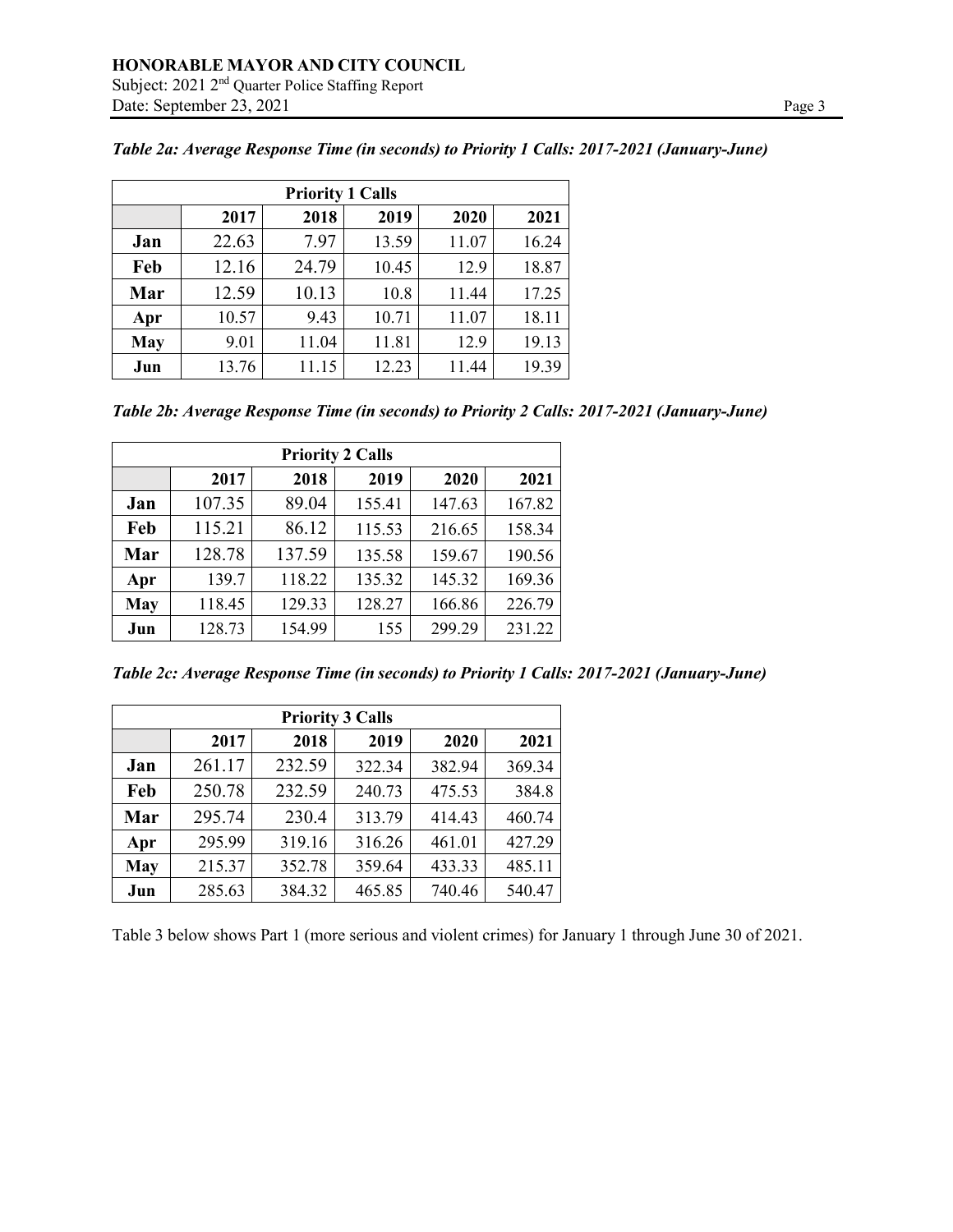| <b>Part 1 Crimes</b>       | 01-01-2017 | $01-01-2018$ | $01 - 01 - 2019$ | $01-01-2020$     | $01-01-2021$ |
|----------------------------|------------|--------------|------------------|------------------|--------------|
|                            | through    | through      | through          | through          | through      |
|                            | 06-30-2017 | 06-30-2018   | 06-30-2019       | $06 - 30 - 2020$ | 06-30-2021   |
| Homicide                   | 34         | 31           | 37               | 34               | 62           |
| <b>Aggravated Assault</b>  | 1,432      | 1,404        | 1,394            | 1,512            | 1,781        |
| * with Firearm             | 138        | 128          | 146              | 183              | 311          |
| Rape                       | 113        | 104          | 103              | 104              | 61           |
| <b>Robbery</b>             | 1,341      | 1,180        | 1,317            | 1,202            | 1,373        |
| <b>Burglary Total</b>      | 6,469      | 4,446        | 6,495            | 5,449            | 4,055        |
| * Auto                     | 5,095      | 3,335        | 5,247            | 4,072            | 3,163        |
| * Residential              | 1,089      | 741          | 851              | 659              | 505          |
| * Commercial               | 191        | 291          | 315              | 591              | 272          |
| * Other/Unknown            | 94         | 79           | 82               | 127              | 115          |
| <b>Motor Vehicle</b>       | 3,671      | 2,990        | 3,251            | 4,305            | 4,411        |
| Theft                      |            |              |                  |                  |              |
| Larceny                    | 2,992      | 3,063        | 3,404            | 3,355            | 2,689        |
| <b>Arson</b>               | 56         | 80           | 62               | 89               | 97           |
| <b>Total Part 1 Crimes</b> | 16,108     | 13,298       | 16,063           | 16,050           | 14,529       |

*Table 3: Part 1 Crimes in Oakland, January – June: 2017-2021*

\* *All totals include attempts except homicides*

There were 714 filled positions on June 30, 2021. The authorized staffing level per the adopted Fiscal Year (FY) 2020-21 Budget is 788 sworn positions. The 788 authorized positions include the following grant-funded positions:

- 12 officer positions from the 2015 U.S. Department of Justice (DOJ) "COPS<sup>1</sup>" Hiring Grant (these positions are protected by the grant agreement);
- 15 officer positions from the 2016 DOJ/COPS Hiring Grant; and
- 60 officer positions funded by the 2014 Oakland Public Safety and Services Act (Measure  $Z$ )<sup>2</sup>

# *Actual and Projected Sworn Staffing*

On December 10, 2013, Oakland City Council passed Resolution No. 84767 C.M.S., which requires the OPD staffing report to contain an analysis of any deviations between the expected and actual staffing levels, the expected hiring methods, and alternative hiring options for achieving budgeted staffing as quickly as possible. *Table 2* below provides actual and projected sworn staffing for a 12-month period. The future months contain an estimated attrition rate of six officers per month, based on attrition rates from the previous 12-month period. This data is accurate as of June 30, 2021.

<sup>&</sup>lt;sup>1</sup> The Office of Community Oriented Policing Services (COPS Office) is the component of the U.S. Department of Justice responsible for advancing the practice of community policing by the nation's state, local, territorial, and tribal law enforcement agencies through information and grant resources: https://cops.usdoj.gov/aboutcops.

<sup>2</sup> <http://www2.oaklandnet.com/government/o/CityAdministration/d/measure-z/index.htm>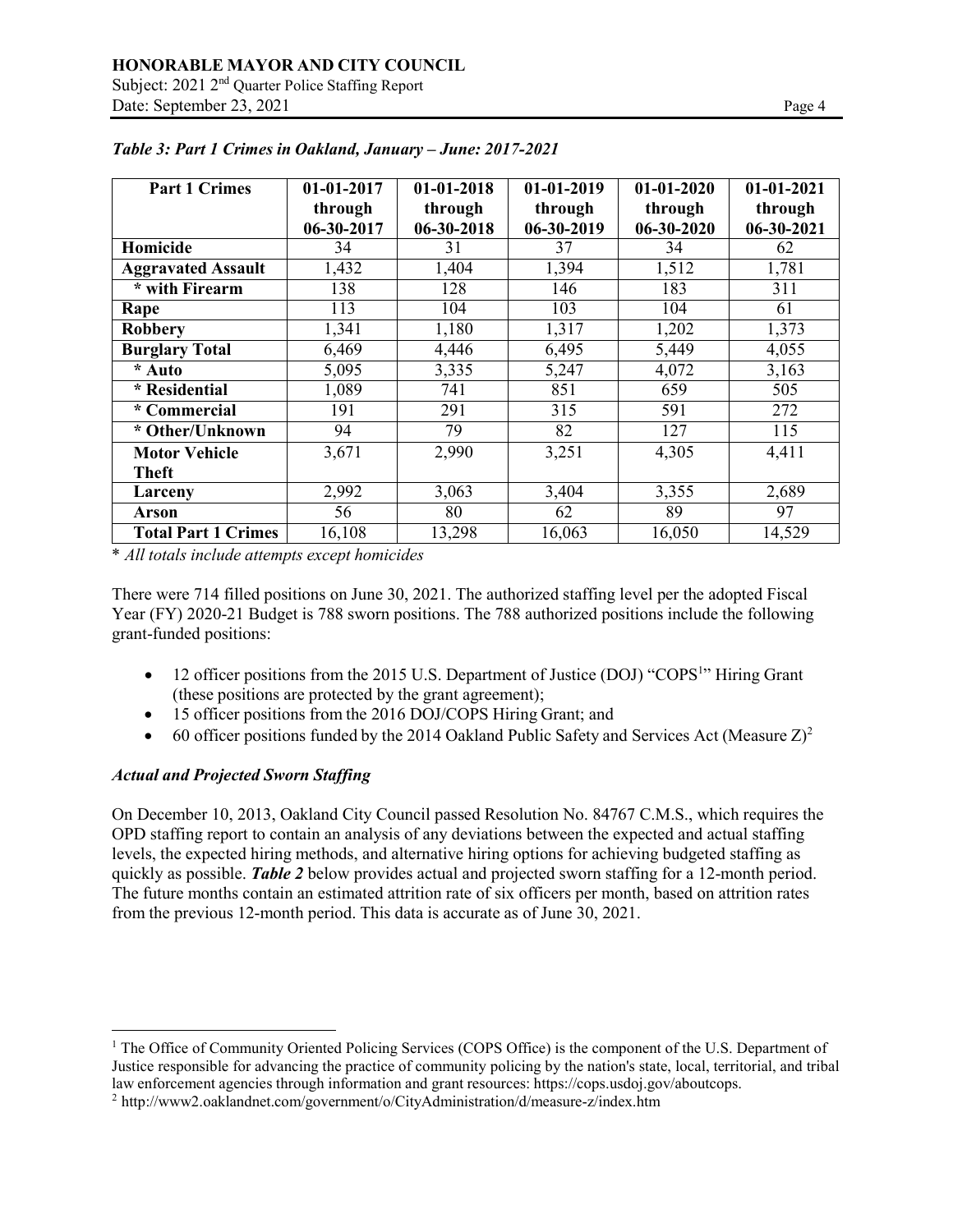|                                             | <b>Actual Staffing</b> |      |          |          |                   |          |      |                                                                           |      | <b>Projected Staffing</b> |                                                |            |
|---------------------------------------------|------------------------|------|----------|----------|-------------------|----------|------|---------------------------------------------------------------------------|------|---------------------------|------------------------------------------------|------------|
| Year                                        |                        | 2020 |          |          | 2021              |          |      |                                                                           |      |                           |                                                |            |
| Month                                       | Oct                    | Nov  | Dec      | Jan      | Feb               | Mar      | Apr  | May                                                                       | Jun  | Jul                       | Aug                                            | <b>Sep</b> |
| <b>Authorized</b>                           | 786                    | 786  | 786      | 788*     | 788               | 788      | 788  | 788                                                                       | 788  | $737**$                   | 737                                            | 737        |
| <b>Filled</b>                               | 739                    | 735  | 729      | 724      | 722               | 718      | 713  | 710                                                                       | 724  | 714                       | 708                                            | 702        |
| <b>Attrition</b>                            | $\left(4\right)$       | (7)  | (5)      | (2)      | $\left( 4\right)$ | (5)      | (3)  | (9)                                                                       | (10) | (6)                       | (6)                                            | (6)        |
| <b>Hires</b>                                | $\Omega$               |      | $\theta$ | $\Omega$ | $\Omega$          | $\theta$ | 0    | 23                                                                        | 0    | $\boldsymbol{\theta}$     | 0                                              | 0          |
| Ending<br>Filled***                         | 735                    | 729  | 724      | 722      | 718               | 713      | 710  | 724                                                                       | 714  | 708                       | 702                                            | 696        |
| Over<br>(Under)<br><b>Authorized</b>        | (51)                   | (57) | (62)     | (66)     | (70)              | (75)     | (78) | (64)                                                                      | (74) | (29)                      | (35)                                           | (41)       |
| <b>New POT</b><br><b>Hiring</b><br>Pipeline |                        |      |          |          |                   |          |      | 185 <sup>th</sup> Academy<br>(ended May $2021 = 23$<br>POT <sub>s</sub> ) |      |                           | 186 <sup>th</sup> Academy<br>(Starts Jul 2021) |            |

*Table 4: Actual Sworn Staffing (as of June 30, 2021) and Sworn Staffing Projections*

\**The City Administrator increased the funded authorized sworn staffing by two in January 2021. \*\* The Fiscal Year 2021-2022 budget will decrease sworn staffing by 6 Sergeants and 45 Police Officers totaling 51 sworn personnel effective July 1, 2021.*

*\*\*\* Numbers in the "Ending Filled" row provide actual sworn staffing numbers at the close of each month.*

**Table 5** below provides a listing of authorized and filled positions in OPD.

| Table 5: OPD Positions - Authorized and Filled Positions (as of June 30, 2021) |  |  |
|--------------------------------------------------------------------------------|--|--|
|--------------------------------------------------------------------------------|--|--|

| <b>Type</b>                                  | <b>Budget Authorized Positions</b> | Authorized | <b>Filled</b> | $+/-$     |
|----------------------------------------------|------------------------------------|------------|---------------|-----------|
|                                              | Chief of Police                    |            |               |           |
|                                              | <b>Assistant Chief</b>             |            |               |           |
|                                              | Deputy Chief                       |            |               |           |
|                                              | Captain                            | 10         |               | $-2$      |
| Sworn                                        | Lieutenant                         | 27         | 25            | $-2$      |
|                                              | Sergeants                          | 129        | 120           | $-9$      |
|                                              | Police Officers                    | 616        | 555           | $-61$     |
|                                              | <b>Total Sworn</b>                 | 788        | 714           | $-74$     |
| Professional Staff (Full-time and Part-time) |                                    | $*357.50$  | 266           | $-91.50$  |
|                                              | <b>Total Personnel</b>             | 1,145.50   | 980           | $-165.50$ |

\**The City Administrator has authorized OPD to hire ten Police Communications Dispatchers above its authorized staffing level, which is reflected in the total number of authorized professional staff positions listed above.*

## *Attrition*

As noted in **Table 4** below, OPD experienced an average attrition of 5.4 officers per month (65 officers over the 12-month period). OPD has maintained an average attrition of five officers per month for at least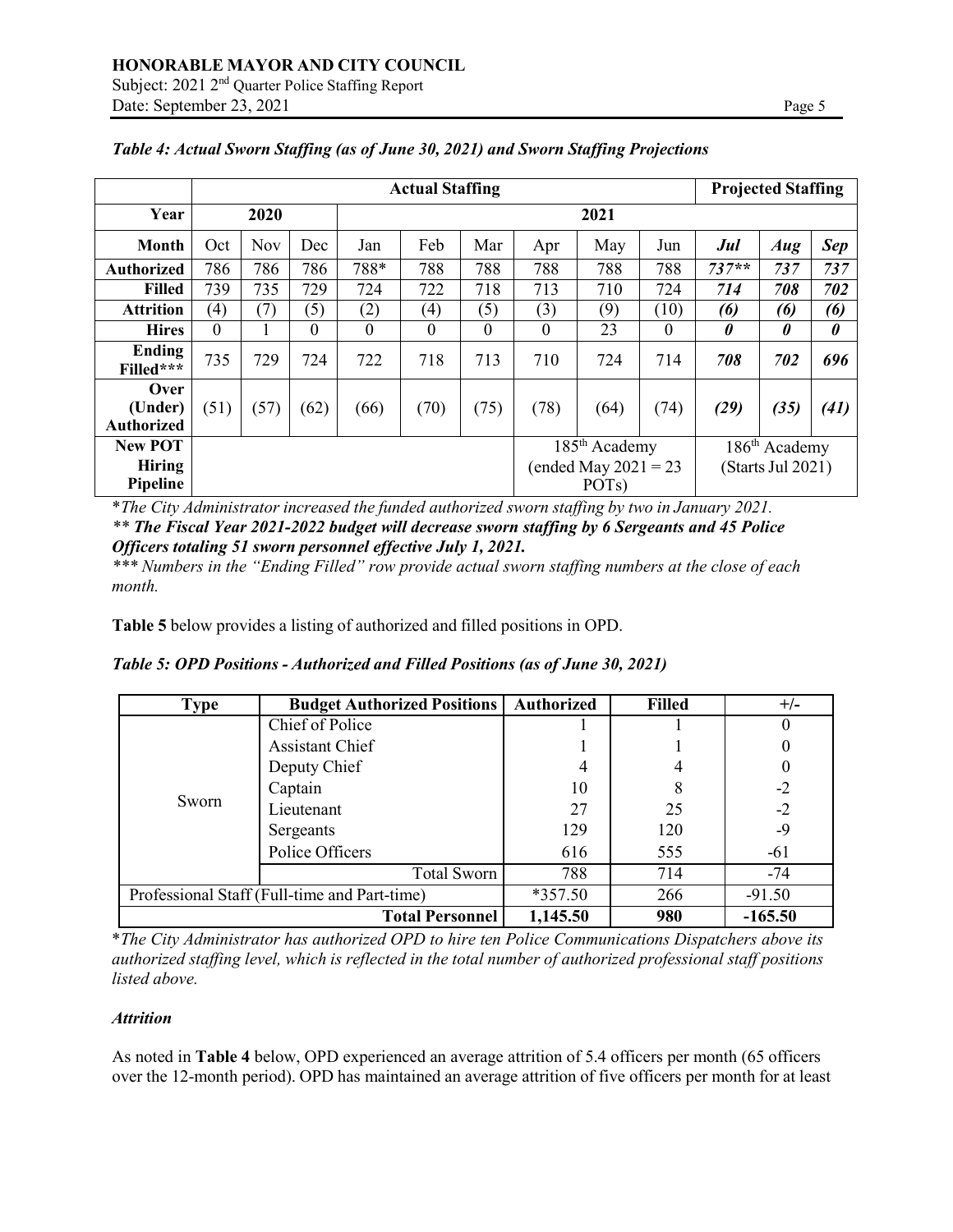# **HONORABLE MAYOR AND CITY COUNCIL** Subject: 2021 2nd Quarter Police Staffing Report Date: September 23, 2021 Page 6

the past five years. The projected attrition rate has recently increased to an average of six officers per month (72 per year).

|                                                       |                  |     |                  | 2020         |     |              |              |     |              | 2021             |     |              |              |
|-------------------------------------------------------|------------------|-----|------------------|--------------|-----|--------------|--------------|-----|--------------|------------------|-----|--------------|--------------|
|                                                       | Jul              | Aug | Sep              | Oct          | Nov | Dec          | Jan          | Feb | Mar          | Apr              | May | Jun          | <b>Total</b> |
| Disability<br>Retirement                              |                  | 1   |                  |              |     |              |              |     | $\mathbf{2}$ |                  | 1   |              | 4            |
| Resignation<br>(not during<br>Field Training)         | $\boldsymbol{2}$ | 3   |                  | $\mathbf{2}$ | 3   | $\mathbf{1}$ | 1            | 3   | 1            |                  |     | $\mathbf{2}$ | 16           |
| Resignation<br>during Field<br>Training               |                  |     | $\mathbf{2}$     |              |     |              |              |     |              |                  |     |              | 2            |
| Resignation<br>(to other<br>agency)                   |                  |     |                  | $\mathbf{1}$ |     |              |              |     |              |                  | 5   | 6            | 14           |
| Service<br>Retirement                                 | $\overline{2}$   | 6   |                  |              | 4   | 4            | $\mathbf{1}$ |     | $\mathbf{1}$ |                  | 3   | $\mathbf{2}$ | 23           |
| Discharged                                            |                  |     |                  | $\mathbf{1}$ |     |              |              | 1   |              | $\boldsymbol{2}$ |     |              | 4            |
| Removed from<br>Probation<br>during Field<br>Training |                  |     |                  |              |     |              |              |     | 1            | 1                |     |              |              |
| <b>Grand Total</b>                                    | 4                | 10  | $\boldsymbol{2}$ | 4            | 7   | 5            | 2            | 4   | 5            | 3                | 9   | 10           | 65           |

# *Table 6: Sworn Attrition Data: July 31, 2020 through June 30, 2021*

## *Demographics – Oakland Residents*

OPD has prioritized attracting, through varied strategic recruiting efforts, a racially diverse and multilingual workforce of qualified officers that includes Oakland residents. *Figure 2* below shows that as of June 30, 2021, 72 sworn members (10.08%) were Oakland residents. *Table 5* below provides details about the top ten cities where officers live (Oakland being the largest city of residence for officers).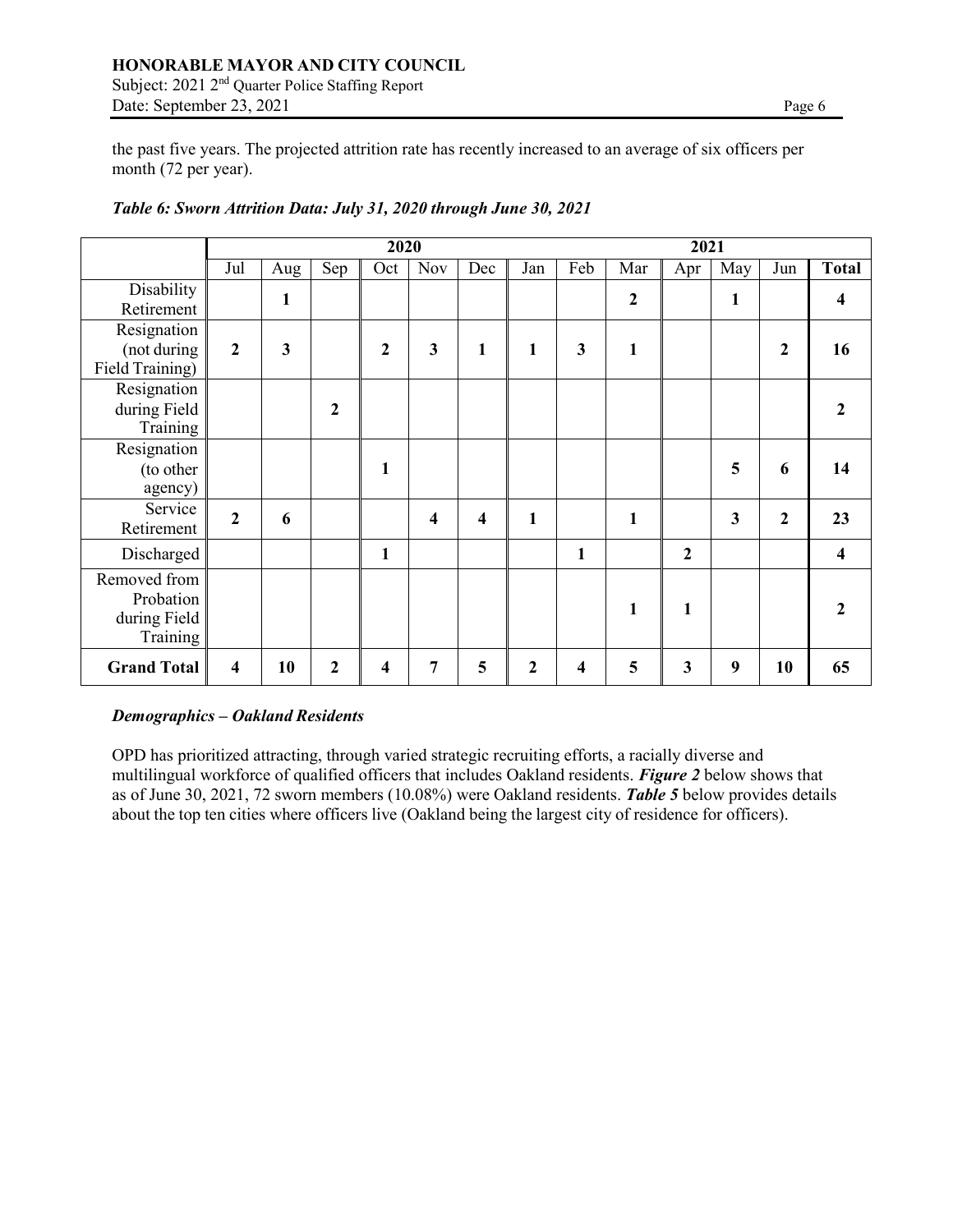

*Figure 2: OPD Sworn Officers - Residency by County and City*

*Table 7: Residency by Top 10 Locations of Sworn OPD Members*

| <b>City</b> | Count | Department<br>Percentage | <b>City</b>         | Count | Department<br>Percentage |
|-------------|-------|--------------------------|---------------------|-------|--------------------------|
| Oakland     | 72    | 10.08%                   | San Francisco       | 25    | 3.50%                    |
| Concord     | 33    | 4.62%                    | Hayward             | 24    | 3.36%                    |
| Oakley      | 30    | $4.20\%$                 | Castro Valley       | 23    | $3.22\%$                 |
| San Leandro | 29    | $4.06\%$                 | Tracy               | 23    | $3.22\%$                 |
| Brentwood   | 27    | 3.78%                    | <b>Walnut Creek</b> | 19    | 2.66%                    |
| Total       |       |                          |                     | 305   | 42.7%                    |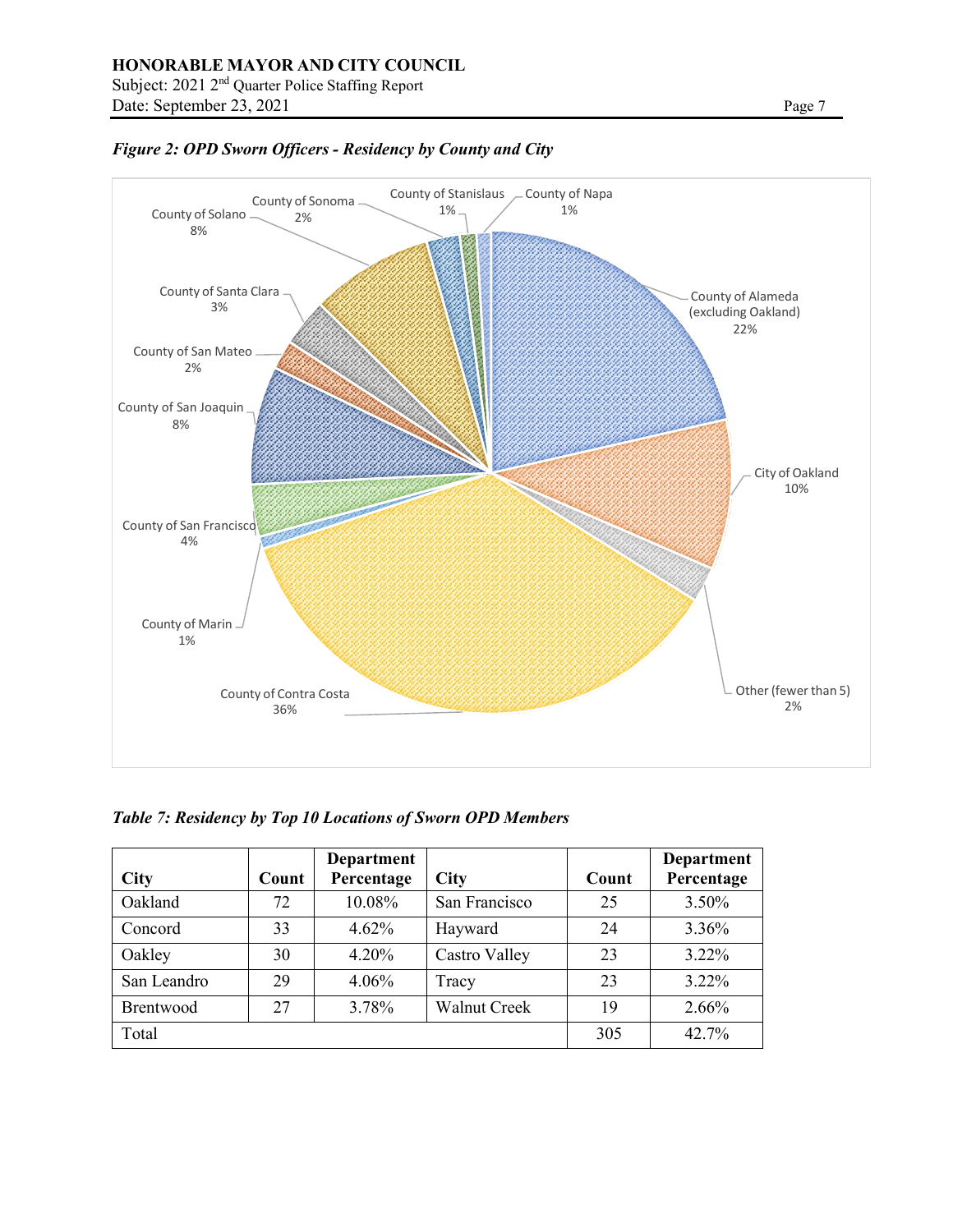*Tables 8A and 8B* below provide demographic information for all OPD sworn and professional staff by Race/Ethnicity and Gender, Table 6A represents OPD sworn staff and Table 6B represents OPD professional staff.

| <b>Race/Ethnicity</b> | Female         |        | Male           |        |  |
|-----------------------|----------------|--------|----------------|--------|--|
| Asian                 | 9              | 8.33%  | 95             | 15.68% |  |
| Black or              | 20             | 18.52% | 107            | 17.66% |  |
| African-American      |                |        |                |        |  |
| Filipino              | $\overline{2}$ | 1.85%  | 26             | 4.29%  |  |
| Hispanic or Latino    | 38             | 35.19% | 163            | 26.90% |  |
| Native American       |                | .93%   | $\overline{2}$ | .33%   |  |
| Undeclared-Other      | 4              | 3.70%  | 15             | 2.48%  |  |
| White or              | 34             | 31.48% | 198            | 32.67% |  |
| Caucasian             |                |        |                |        |  |
| <b>Total</b>          | 108            | 100%   | 606            | 100%   |  |

*Table 8A: Race/Ethnicity and Gender – OPD Sworn Staff as of June 30, 2021*

| Table 8B: Race/Ethnicity and Gender - OPD Professional Staff as of June 30, 2021 |  |  |  |
|----------------------------------------------------------------------------------|--|--|--|
|                                                                                  |  |  |  |

| Race/              | Female         |        | <b>Male</b> |        |  |
|--------------------|----------------|--------|-------------|--------|--|
| <b>Ethnicity</b>   |                |        |             |        |  |
| Asian              | 29             | 14.29% | 19          | 30.16% |  |
| Black or           | 87             | 42.86% | 11          | 17.46% |  |
| African-American   |                |        |             |        |  |
| Filipino           | $\overline{2}$ | .99%   |             | 1.59%  |  |
| Hispanic or Latino | 34             | 16.75% | 14          | 22.22% |  |
| Native American    |                | .49%   | 0           |        |  |
| Undeclared-Other   | 3              | 1.48%  | 3           | 4.76%  |  |
| White or           | 47             | 23.15% | 15          | 23.81% |  |
| Caucasian          |                |        |             |        |  |
| <b>Total</b>       | 203            | 100%   | 63          | 100%   |  |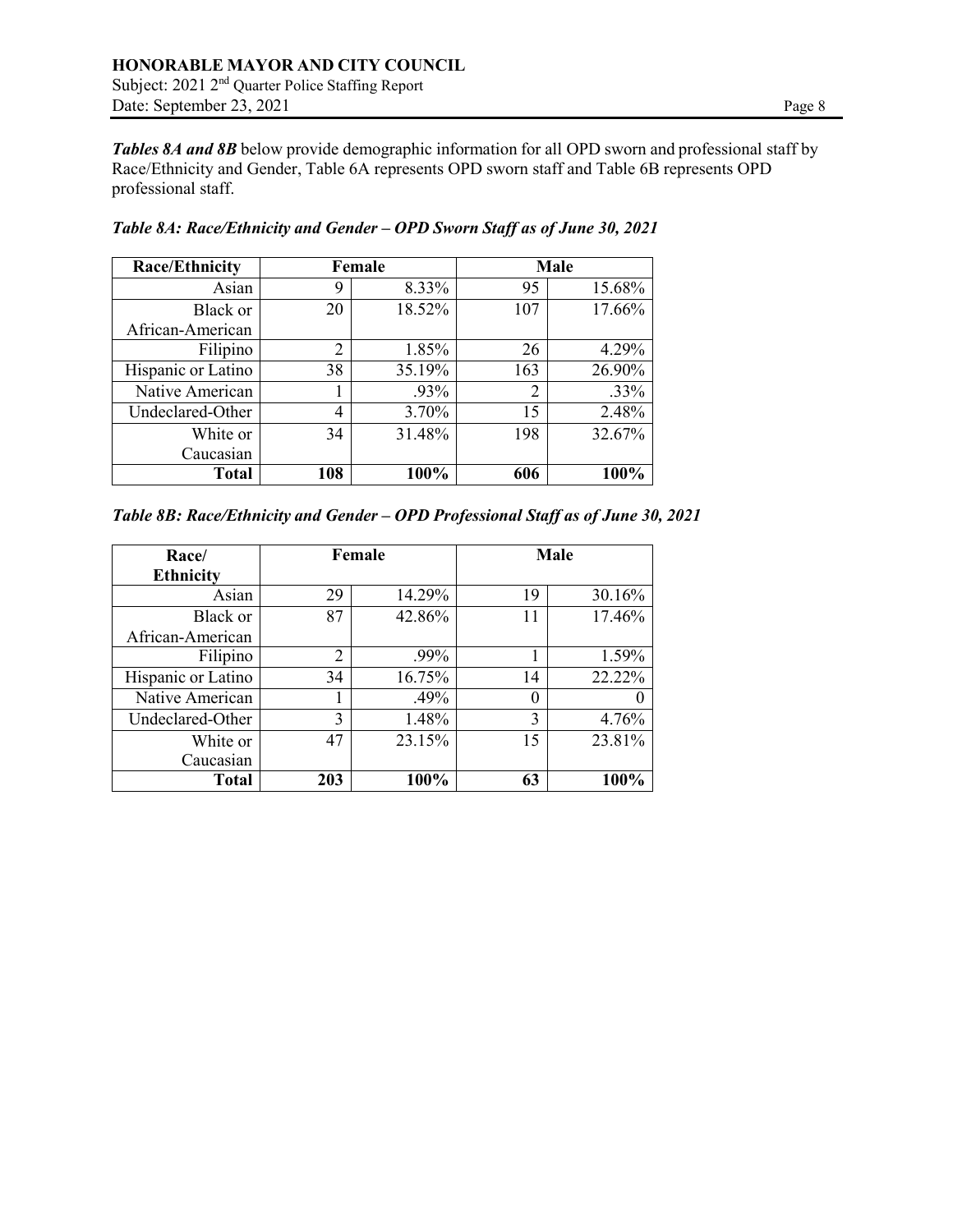**Table 9** below provides current and past demographic information for OPD sworn staff.

| Race/<br><b>Ethnicity</b> | <b>US 2019 Census-</b><br>Oakland Pop. <sup>3</sup> | <b>OPD</b><br>2018 | <b>OPD</b><br>2019 | <b>OPD</b><br>2020 | <b>OPD</b><br>2021 |
|---------------------------|-----------------------------------------------------|--------------------|--------------------|--------------------|--------------------|
| White                     | 36.1%                                               | 38.4%              | 36.4%              | 34.0%              | 32.49%             |
| Black or                  | 23.6%                                               | 16.9%              | 16.8%              | 16.7%              | 17.79%             |
| African-                  |                                                     |                    |                    |                    |                    |
| American                  |                                                     |                    |                    |                    |                    |
| Asian                     | 15.7%                                               | 16.8%              | 13.3%              | 18.1%              | 18.49%             |
| Hispanic                  | 26.9%                                               | 25.2%              | 26.9%              | 28.2%              | 28.15%             |
| Other                     | - -.6                                               | 2.7%               | 6.6%               | 3.0%               | 3.08%%             |

*Table 9: Race\*/Ethnicity\* by Year – OPD Sworn Staff as of June 30, 2021*

*\*Note: "Asian" includes Filipino; "Other" includes Native American and Undeclared*

**Table 10** below shows the gender breakdown of OPD sworn staff and provides a national comparison.

*Table 10: OPD Gender Percentages by Year Compared With 2019 National Percentage<sup>4</sup>*

| Gender | <b>National</b><br>Percentage<br>2019 | <b>OPD 2018</b> | <b>OPD 2019</b> | <b>OPD 2020</b> | *OPD 2021 |
|--------|---------------------------------------|-----------------|-----------------|-----------------|-----------|
| Female | 12.8%                                 | 13.0%           | 13.9%           | 14.6%           | 15.13%    |
| Male   | 87.2%                                 | 87.0%           | 86.1%           | 85.4%           | 84.87%    |

*\*2021 figure shows all OPD sworn staff as of June 30, 2021*

# *Recruitment*

During the April – June 2021 quarter, in person outreach activity resumed. OPD hosted and/or attended eight events. Six events were online, two events were in person, and one event was in Oakland. During these events, OPD interacted with applicants interested in the Police Officer Trainee position and provided information about the job.

OPD is currently recruiting for the  $186<sup>th</sup>$  and  $187<sup>th</sup>$  police academies, in addition to resuming in person outreach, OPD has maintained a social media presence on the following platforms:

- OPD Jobs Website  $www.opdjobs.com$
- Facebook <https://m.facebook.com/opdjobs/>
- Twitter <https://twitter.com/opdjobs>
- Instagram [www.instagram.com/opd\\_jobs](http://www.instagram.com/opd_jobs)

Table 9 below provides additional details regarding recruitment and outreach events.

<sup>3</sup> 2019 data: population by race in the city of Oakland. Source: United States Census Bureau. Quick Facts Oakland city, California 2019.

<sup>&</sup>lt;sup>4</sup> 2019 data: gender ratio of police officers in the U.S. (Source: Federal Bureau of Investigation. U.S. Department of Justice. Uniform Crime Reporting (UCR) Program, Crime in the United States, 2019.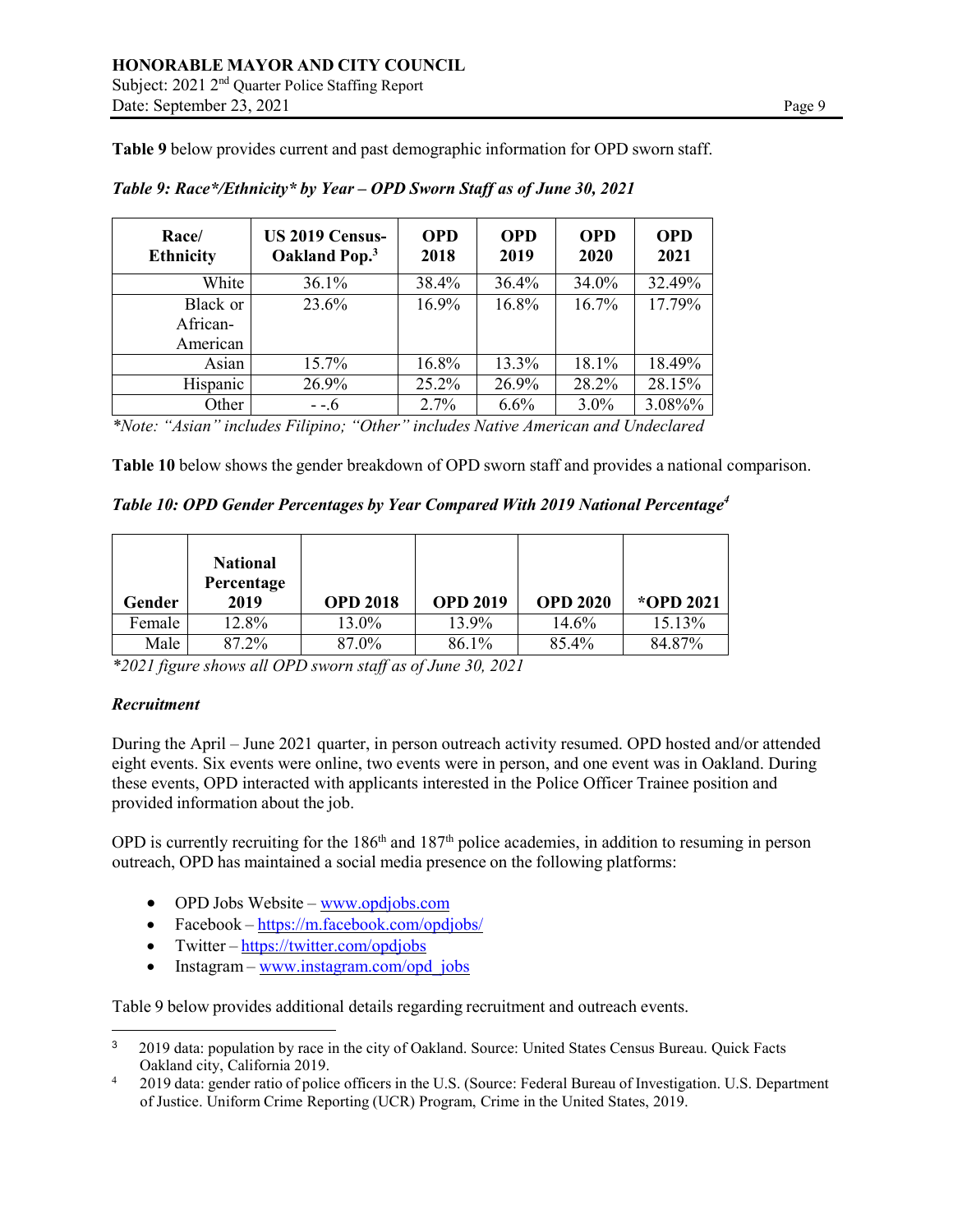Subject: 2021 2<sup>nd</sup> Quarter Police Staffing Report Date: September 23, 2021 Page 10

|                 |                                  |                            |                  | <b>Inquiries:</b> |
|-----------------|----------------------------------|----------------------------|------------------|-------------------|
| Date            | Event                            | Location                   | <b>Attendees</b> | # And Type        |
| 27-Apr-21       | Meet an OPD Recruiter            | <b>Online Zoom Webinar</b> |                  | <b>POT 62</b>     |
|                 |                                  |                            |                  | Cadet 0           |
|                 |                                  |                            | 62               | Explorer 0        |
| 22-May-21       | <b>OPD Physical Ability Test</b> | Online Zoom Webinar        |                  | <b>POT 25</b>     |
|                 | Q&A                              |                            |                  | Cadet 0           |
|                 |                                  |                            | 25               | Explorer 0        |
| 25-May-21       | <b>OPD Physical Ability Test</b> | Online Zoom Webinar        |                  | <b>POT 24</b>     |
|                 | Q&A                              |                            |                  | Cadet 0           |
|                 |                                  |                            | 24               | Explorer 0        |
| $9$ -Jun-21     | Sacramento State                 | Online                     |                  | <b>POT 40</b>     |
|                 | <b>Graduating Class</b>          |                            |                  | Cadet 0           |
|                 | Discussion                       |                            | $50 - 60$        | Explorer 0        |
| 15-Jun-21       | Los Medanos Classroom            | Los Medanos College        |                  | POT Unknown       |
|                 | Presentation                     | 2700 E Leland Road,        |                  | Cadet 0           |
|                 |                                  | Pittsburg                  | 45               | Explorer 0        |
| $21-Jun-21$     | <b>OPD</b> Instagram Live        | <b>Instagram Page</b>      |                  | <b>POT 40</b>     |
|                 | <b>Recruiting Event</b>          |                            |                  | Cadet 0           |
|                 |                                  |                            | 65-75            | Explorer 0        |
| $22$ -Jun- $21$ | Laney College Football           | Laney College              |                  | <b>POT 25</b>     |
|                 | <b>Team Meeting</b>              | 900 Fallon Street, Oakland |                  | Cadet 0           |
|                 |                                  |                            | $75 - 85$        | Explorer 0        |
| 29-Jun-21       | Raising a Family with OPD        | <b>Online Zoom Meeting</b> |                  | <b>POT 20</b>     |
|                 |                                  |                            |                  | Cadet 0           |
|                 |                                  |                            | 20               | Explorer 0        |
|                 |                                  |                            |                  |                   |

# *Table 11: Current Recruitment – Outreach and Media Activity*

**Table 12** below provides information on OPDs authorized sworn permanent staffing.

|  |  | Table 12: Authorized Sworn Permanent Assignments within OPD |  |
|--|--|-------------------------------------------------------------|--|
|  |  |                                                             |  |

|                                           | <b>Chief</b> | Asst.<br><b>Chief</b> | <b>Deputy</b><br><b>Chief</b> | Captain | Lieutenant | Sergeant | <b>Officer</b> | <b>Total</b>   |
|-------------------------------------------|--------------|-----------------------|-------------------------------|---------|------------|----------|----------------|----------------|
| Office of the Chief                       |              |                       |                               |         |            |          |                | $\mathfrak{Z}$ |
| Public Information<br>Office              |              |                       |                               |         |            |          | 2              | $\overline{2}$ |
| <b>Internal Affairs</b><br>Division       |              |                       |                               |         | 2          | 12       | $\overline{4}$ | 19             |
| Office of the<br><b>Inspector General</b> |              |                       |                               |         |            |          |                | $\mathfrak{D}$ |
| Intelligence Unit                         |              |                       |                               |         |            |          |                | 8              |
| Property & Evidence<br>Unit               |              |                       |                               |         |            |          |                |                |
| <b>Special Victims</b><br>Section         |              |                       |                               |         |            |          | 31             | 36             |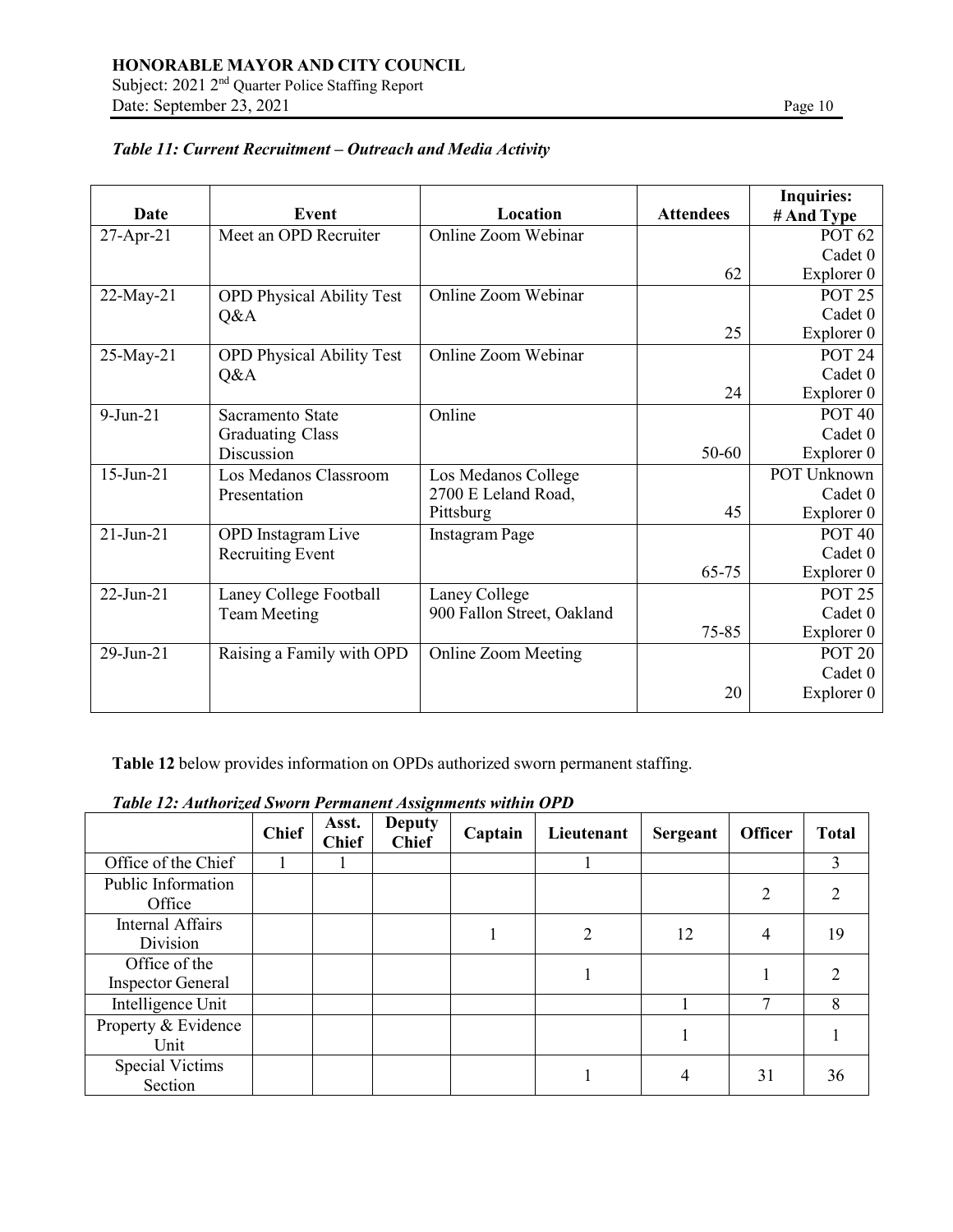Subject: 2021 2<sup>nd</sup> Quarter Police Staffing Report Date: September 23, 2021 Page 11

|                           | <b>Chief</b> | Asst.<br><b>Chief</b> | <b>Deputy</b><br><b>Chief</b> | Captain      | Lieutenant     | <b>Sergeant</b>         | <b>Officer</b>  | <b>Total</b>    |
|---------------------------|--------------|-----------------------|-------------------------------|--------------|----------------|-------------------------|-----------------|-----------------|
| Research & Planning       |              |                       |                               |              |                |                         |                 | 1               |
| Bureau of                 |              |                       |                               |              |                |                         |                 |                 |
| Investigations/CID        |              |                       | $\mathbf{1}$                  | $\mathbf{1}$ |                | 1                       | 4               | 7               |
| Administration            |              |                       |                               |              |                |                         |                 |                 |
| Homicide Section          |              |                       |                               |              |                | 5                       | $\overline{10}$ | 16              |
| Burglary, General         |              |                       |                               |              |                |                         |                 |                 |
| Crimes & Task             |              |                       |                               |              | $\mathbf{1}$   | $\overline{4}$          | 27              | 32              |
| Forces Section            |              |                       |                               |              |                |                         |                 |                 |
| Robbery & Felony          |              |                       |                               |              | 1              | $\overline{2}$          | 15              | 18              |
| <b>Assault Section</b>    |              |                       |                               |              |                |                         |                 |                 |
| Field Support             |              |                       |                               |              |                | $\mathbf{1}$            | 1               | $\overline{2}$  |
| Youth Outreach Unit       |              |                       |                               |              |                | 1                       | $\overline{5}$  | 6               |
| <b>Bureau of Services</b> |              |                       |                               |              |                |                         |                 | $\overline{2}$  |
| Administration            |              |                       | 1                             |              |                |                         | 1               |                 |
| <b>Training Division</b>  |              |                       |                               |              | 1              | $\overline{\mathbf{3}}$ | 18              | 23              |
| Information               |              |                       |                               |              |                |                         | 3               | 3               |
| Technology                |              |                       |                               |              |                |                         |                 |                 |
| Recruiting and            |              |                       |                               |              |                | $\mathbf{1}$            | 8               | 9               |
| Backgrounds Unit          |              |                       |                               |              |                |                         |                 |                 |
| <b>Support Operations</b> |              |                       | $\mathbf{1}$                  | $\mathbf{1}$ |                |                         | 1               | 3               |
| Division                  |              |                       |                               |              |                |                         |                 |                 |
| <b>Traffic Operations</b> |              |                       |                               |              | 1              | $\overline{4}$          | 20              | $\overline{25}$ |
| <b>Special Operations</b> |              |                       |                               |              | $\overline{1}$ | $\overline{3}$          | $\overline{25}$ | 29              |
| Bureau of Field Ops:      |              |                       | 1                             |              |                | 1                       |                 | $\overline{2}$  |
| Administration            |              |                       |                               |              |                |                         |                 |                 |
| Patrol Area 1             |              |                       |                               | 1            | 3              | 19                      | 92              | 115             |
| Patrol Area 2             |              |                       |                               |              | $\overline{3}$ | $\overline{15}$         | $\overline{63}$ | $\overline{82}$ |
| Patrol Area 3             |              |                       |                               | 1            | $\overline{3}$ | 14                      | 70              | 88              |
| Patrol Area 4             |              |                       |                               |              | 3              | 15                      | 84              | 103             |
| Patrol Area 5             |              |                       |                               |              | 3              | 16                      | 91              | 111             |
| Ceasefire                 |              |                       |                               |              |                | 6                       | 32              | $\overline{40}$ |
| <b>Total Sworn</b>        | 1            | 1                     | 4                             | 10           | 27             | 129                     | 616             | 788             |

\**ABAT = Alcohol and Beverage Action Team*

**Table 13** below shows OPD professional staff vacancies and the status of work being done to fill those vacancies. Please note, DHRM stands for Department of Human Resource Management.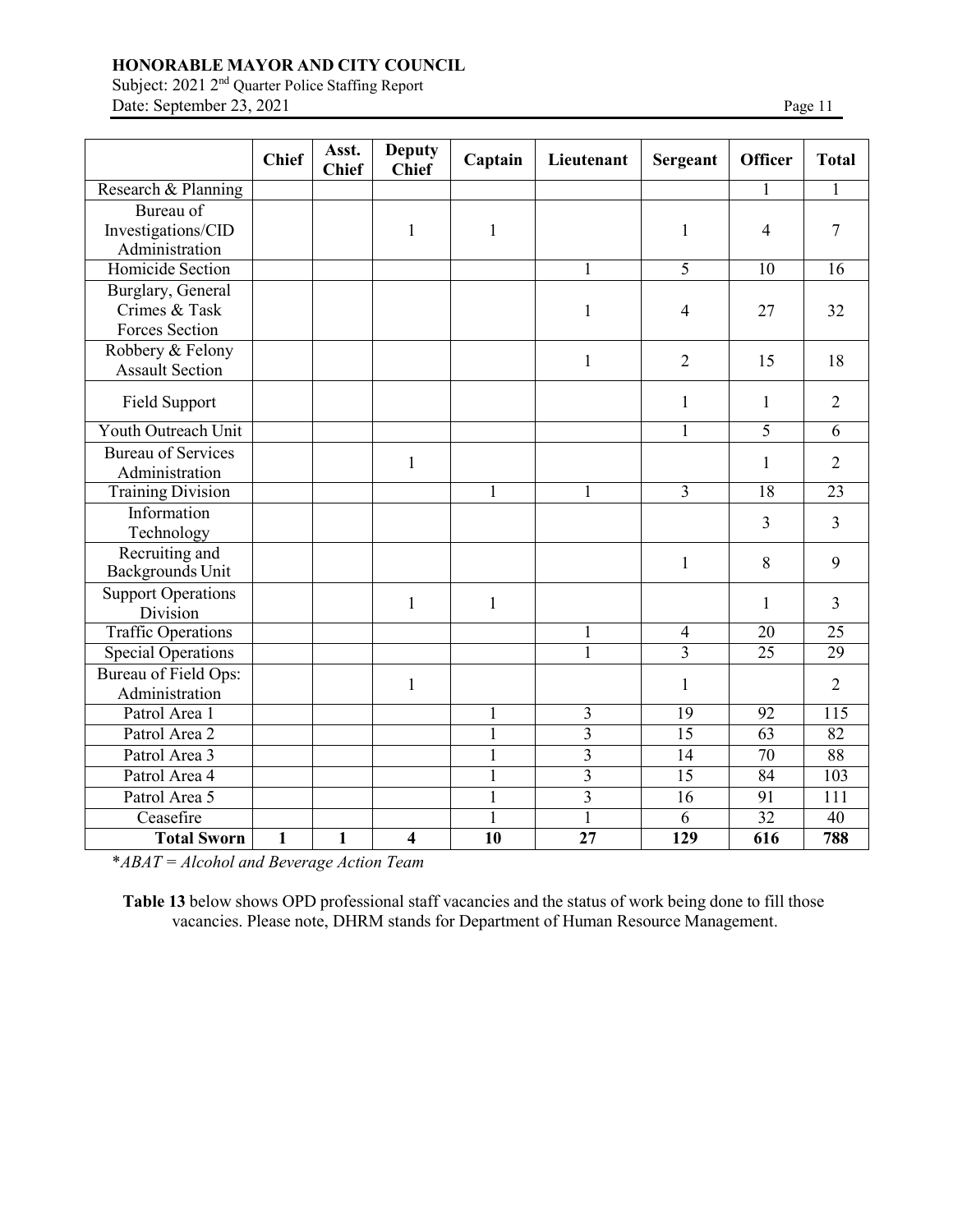Subject: 2021 2<sup>nd</sup> Quarter Police Staffing Report Date: September 23, 2021 Page 12

# *Table 13: Professional Staff Vacancies*

| Classification                                | <b>Vacancies</b> | <b>FTE</b><br><b>Authorized</b> | <b>Date</b><br><b>Assigned to</b><br>DHRM <sup>5</sup> for<br><b>Hiring</b> | <b>Status</b>                                           |
|-----------------------------------------------|------------------|---------------------------------|-----------------------------------------------------------------------------|---------------------------------------------------------|
| <b>Account Clerk I</b>                        | $\mathbf{1}$     | $\mathbf{1}$                    |                                                                             | Position frozen                                         |
| <b>Account Clerk II</b>                       | $\overline{2}$   | $\overline{4}$                  | 12/31/18                                                                    | Positions frozen                                        |
| Account Clerk III                             | 1                | 1                               | 7/20/20                                                                     | Position frozen                                         |
| Accountant II                                 | 1                | $\overline{2}$                  | 12/17/20                                                                    | Position frozen                                         |
| <b>Accountant III</b>                         | 1                | $\mathbf{1}$                    | 2/5/20                                                                      | Appeal is pending approval to unfreeze<br>the position. |
| Administrative<br>Analyst II                  | 2                | 19                              | 10/20/20                                                                    | Interviews scheduled for 01 Jul 21                      |
| Administrative<br>Assistant I                 | 1                | $\overline{2}$                  | 6/5/19                                                                      | Position frozen                                         |
| Complaint<br>Investigator II                  | 4                | $\overline{4}$                  |                                                                             | Positions frozen                                        |
| Complaint<br>Investigator III                 | 1                | $\mathbf{1}$                    |                                                                             | Position frozen                                         |
| Criminalist II                                | 3                | 15                              | 8/4/18                                                                      | Positions frozen                                        |
| Criminalist III                               | $\mathbf{1}$     | 5                               | 6/13/19                                                                     | Position frozen                                         |
| <b>Executive Assistant</b><br>to the Director | $\mathbf{1}$     | $\mathbf{1}$                    |                                                                             | Candidate to start 12 Jul 21                            |
| Fleet Compliance<br>Coordinator               | 1                | 1                               |                                                                             | Position frozen                                         |
| Forensic Technician                           | 1                | $\overline{2}$                  |                                                                             | Candidate to start 9 Aug 21                             |
| Intake Technician                             | $\overline{4}$   | 8                               |                                                                             | Positions frozen                                        |
| <b>Latent Print</b><br>Examiner II            | $\mathbf{1}$     | 5                               | 4/28/18                                                                     | Position frozen                                         |
| Management<br>Assistant                       | $\overline{2}$   | $\overline{3}$                  |                                                                             | Positions frozen                                        |
| Payroll Personnel<br>Clerk III                | $\mathbf{1}$     | 3                               | 2/1/20                                                                      | Position frozen                                         |

<sup>5</sup> DHRM = Department of Human Resources and Management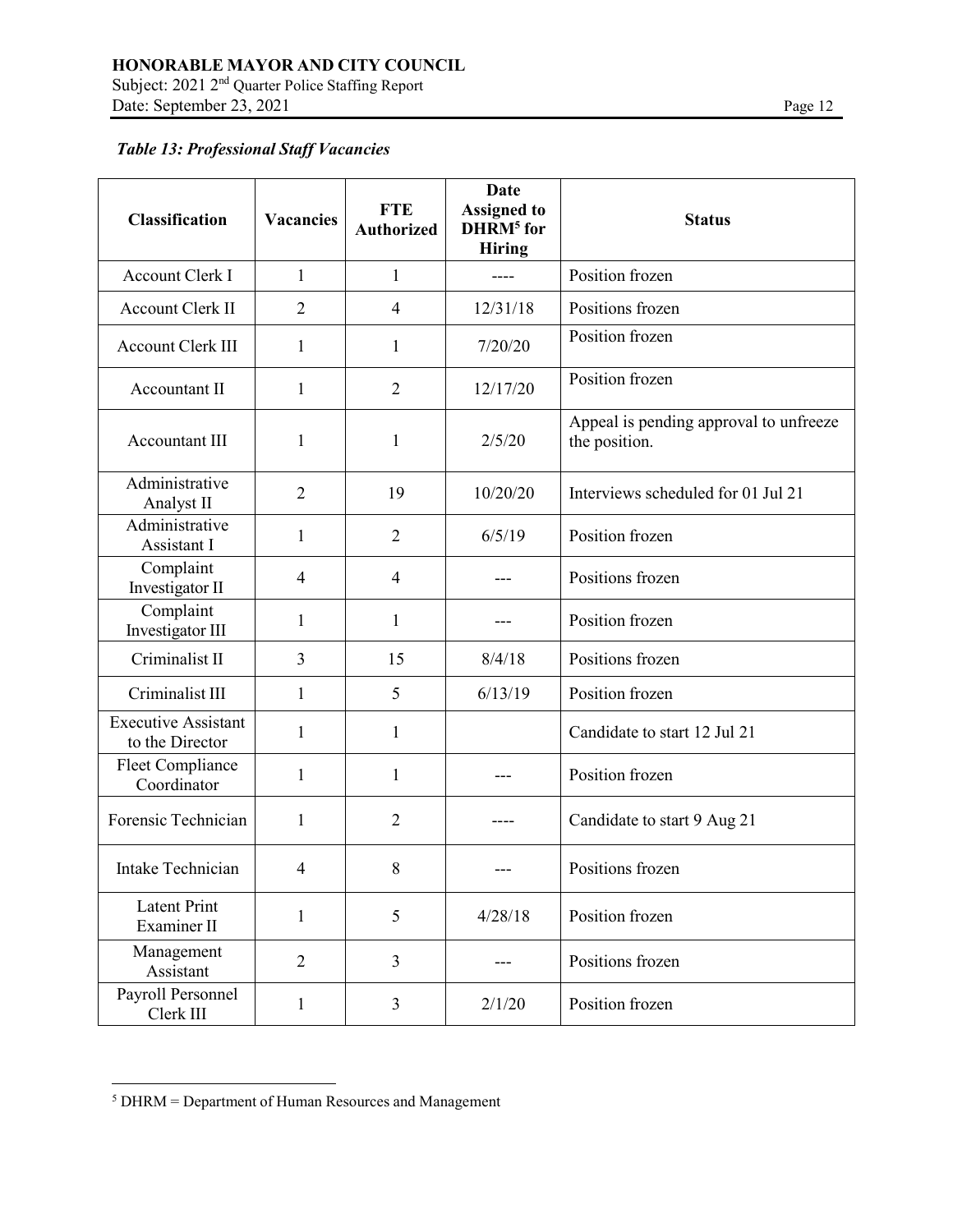Subject: 2021 2<sup>nd</sup> Quarter Police Staffing Report Date: September 23, 2021 Page 13

| <b>Classification</b>                                      | <b>Vacancies</b> | <b>FTE</b><br><b>Authorized</b> | Date<br><b>Assigned to</b><br>DHRM <sup>5</sup> for<br><b>Hiring</b> | <b>Status</b>                                                                                      |
|------------------------------------------------------------|------------------|---------------------------------|----------------------------------------------------------------------|----------------------------------------------------------------------------------------------------|
| Police<br>Communications<br>Dispatcher <sup>6</sup>        | 26               | 70                              | 4/12/17                                                              | Job announcement is open continuously<br>and there are 39 candidates in the<br>background process. |
| Police Evidence<br>Technician                              | 5                | 20                              | 3/11/19                                                              | Interviews scheduled for 15 Jul 21                                                                 |
| Police Records<br>Specialist                               | 7                | 55                              | 10/17/19                                                             | Two candidates in the background<br>process                                                        |
| <b>Police Services</b><br>Manager I - Human<br>Resources   |                  | 1                               |                                                                      | Recruitment requisition submitted to<br><b>DHRM</b>                                                |
| Police Services<br>Manager $I -$<br>Research &<br>Planning |                  | 1                               |                                                                      | Waiting for analyst to submit<br>recruitment requisition                                           |
| Police Services<br>Technician II                           | 10               | 55                              | 8/28/28                                                              | Recruitment requisition submitted, three<br>positions frozen                                       |
| Police Information<br>Officer I                            |                  |                                 | 7/1/20                                                               | Position frozen                                                                                    |

# *Sworn Staffing by Area and Patrol Detail*

*Tables* **14** provide information on beats by area and patrol data.

# *Table 14: Police Beat Patrol Data*

|                                                                      | Area 1   | Area 2   | Area 3    | Area 4    | Area 5   |
|----------------------------------------------------------------------|----------|----------|-----------|-----------|----------|
| Police Beats by Area                                                 | $1 - 7$  | $8 - 14$ | $15 - 22$ | $23 - 28$ | 29-35    |
| Number of officers assigned to patrol:<br>319                        | Total 61 | Total 65 | Total 62  | Total 62  | Total 69 |
| Number of officers assigned as<br><b>Community Resource Officers</b> |          |          |           |           | h        |
| Number of officers assigned<br>to the Crime Reduction Teams          |          |          |           |           |          |

<sup>6</sup> FTE authorized includes 10 positions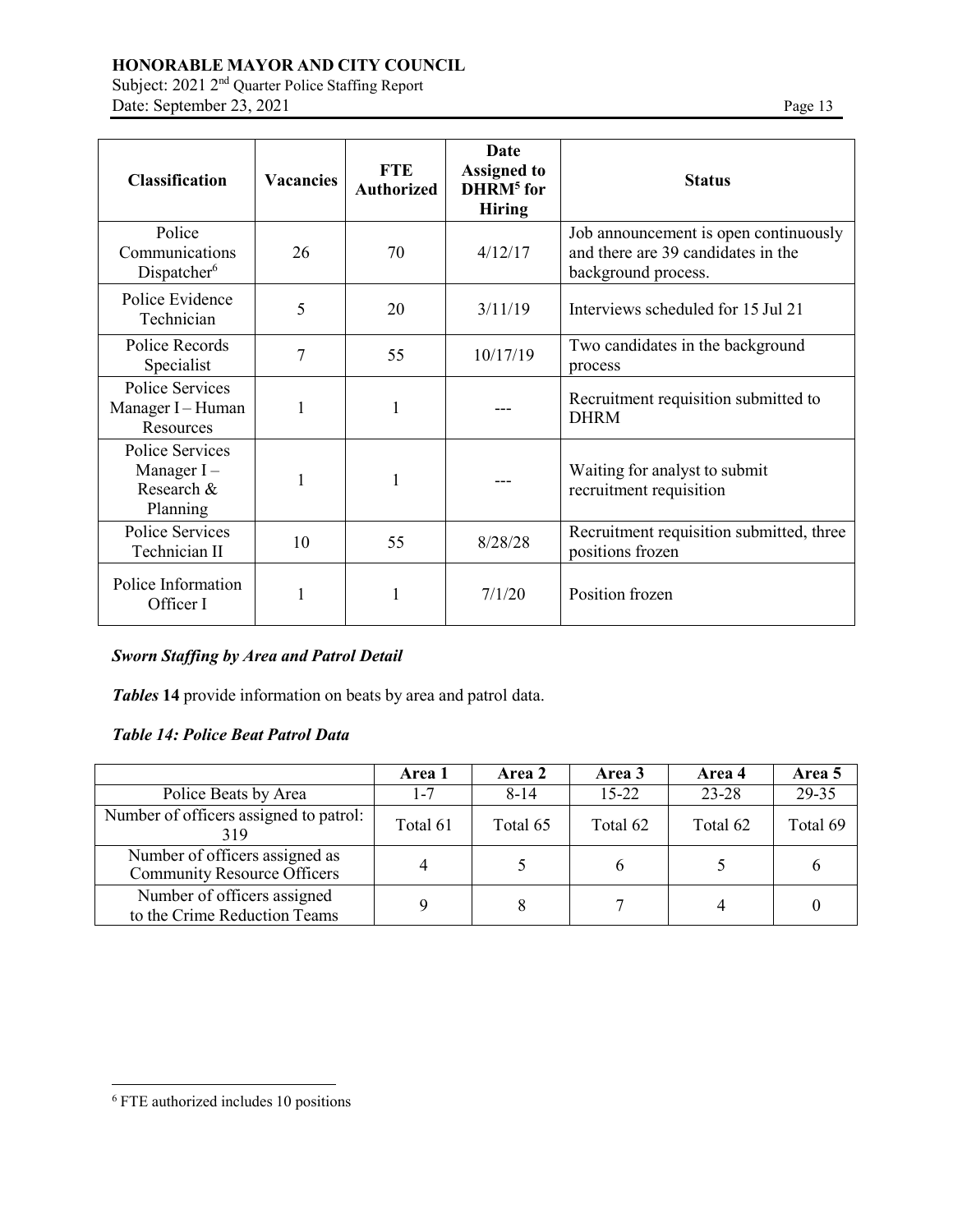# **FISCAL IMPACT**

This report is for informational purposes only and does not have a direct fiscal impact or cost. However, decisions to fund additional sworn or professional staff positions beyond levels approved in the Policy Budget will require additional funding through a budget process.

## **PUBLIC OUTREACH / INTEREST**

OPD continues to actively recruit candidates for the positions of police officer trainee. Recruitment efforts focus on selective language candidates, diversity, and Oakland residency throughout the testing and selection process.

Staff continues to seek input from community members. Staff is also researching targeted marketing strategies that will assist in ensuring the public is aware of recruitment and hiring opportunities within the organization. Staff continues to work with community organizations to conduct hiring workshops and obtain input on how to remain visible and available within the community.

## **COORDINATION**

This report did not require interdepartmental coordination.

# **SUSTAINABLE OPPORTUNITIES**

*Economic*: There are no economic opportunities associated with this report.

*Environmental*: There are no environmental opportunities associated with this report.

*Race and Equity*: The Oakland Police Department has implemented enhanced recruitment efforts, which have been outlined in this informational report, that are designed to address disparities in the hiring process related to race and gender, with the goal of creating an inclusive workforce that represents the diversity of Oakland.